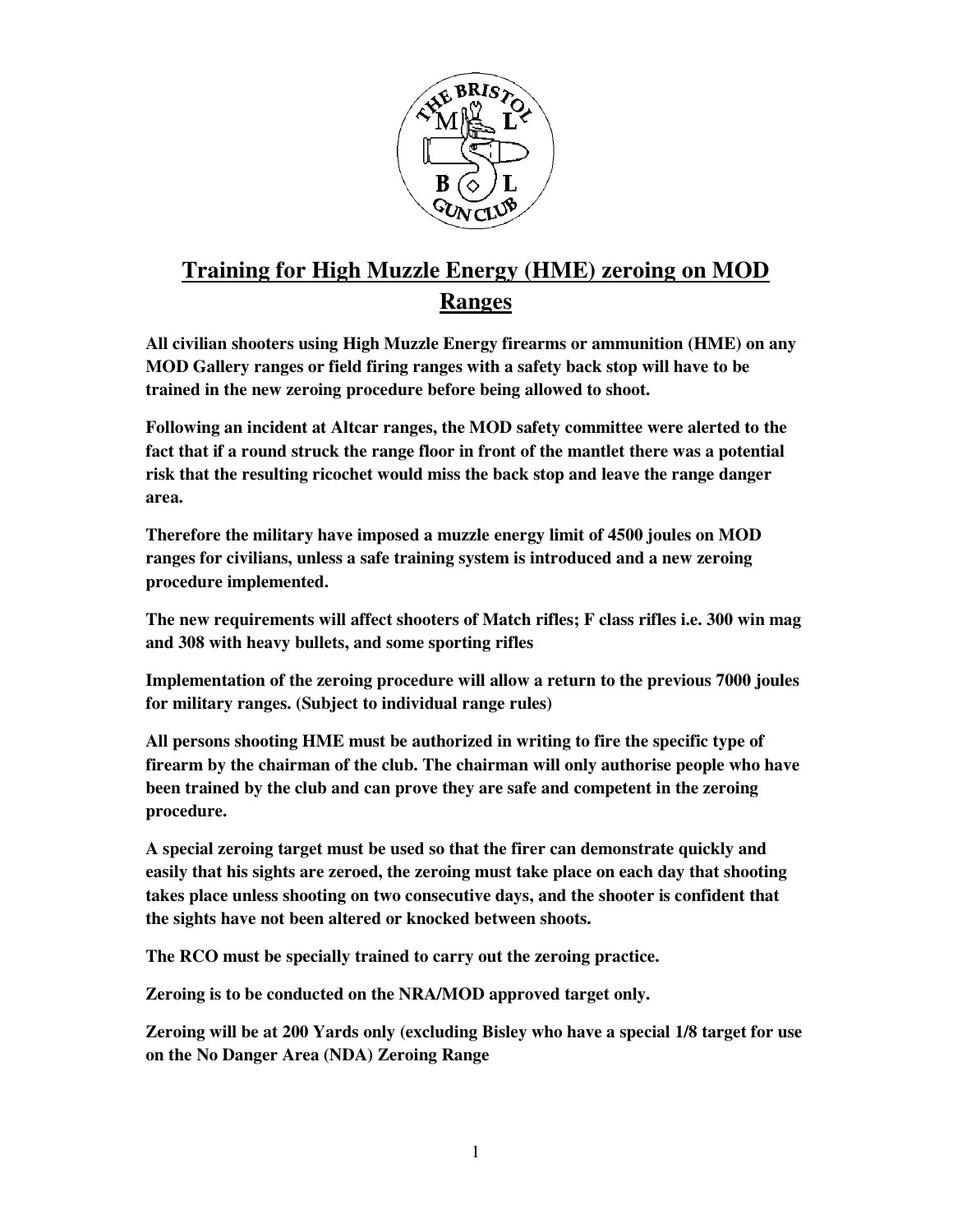**The firer must zero with sights set at 600 yards, even though he is shooting at 200 yards. This will ensure that that all shots will strike near the centre of the target and be contained by the back stop.** 

**The reason for zeroing at 200yards and not 100yards is that the angle of fire at 100yards is very steep from the shooter to the target. When the bullet passes through the centre of the target it strikes the back stop near the top of the sand bank. If a high energy round was fired high it might clear the back stop and leave the range danger area** 

**The reason for zeroing with sight set at 600yards is that most high power rifles telescopic sights will not wind down far enough at 200yards** 

**A spotter who may be the butt marker must observe the fall of shot until the initial strike on the target screen is identified.** 

**If a strike off the target screen has been clearly identified the firer must adjust and refire** 

**If no strike is identified the firer must cease fire and may not continue until the rifle has been re collimated or bore sighted to the RCO's satisfaction.** 

**All sighting shots should be shown with the normal spotting disk and previous shots patched out in the normal way. The firer may adjust his sights to bring his shots into the centre of the grouping rectangle.** 

**When a firer is satisfied with his sighting shots he must instruct the marker that he intends to complete his group. His final sighting shot may be his first grouping shot. The marker must not indicate the remaining shots.** 

**All 5 rounds must be within the rectangle before the firer may move to a further distance.** 

**The firer must zero with every batch of ammunition he intends to use.** 

**If two people share a rifle both shooters must zero.** 

**Zeroing targets must be signed by RCO HME. The club must retain targets for one year. The fire must enter the make and type of ammunition used, home loaders must enter the bullet weight, powder type and powder weight, the serial number of the firearm must also be entered on the target.** 

**The shooter must have access to a collimator and chronograph.** 

**It is assumed that the shooter is using telescopic sights and that he knows how to set them and can use a collimator and chronograph.** 

**What you the shooter will need to know.** 

**Shooters of HME rifles will need to show to the club that they know how to set their sights use a collimator and chronograph. You will need to know how many clicks per**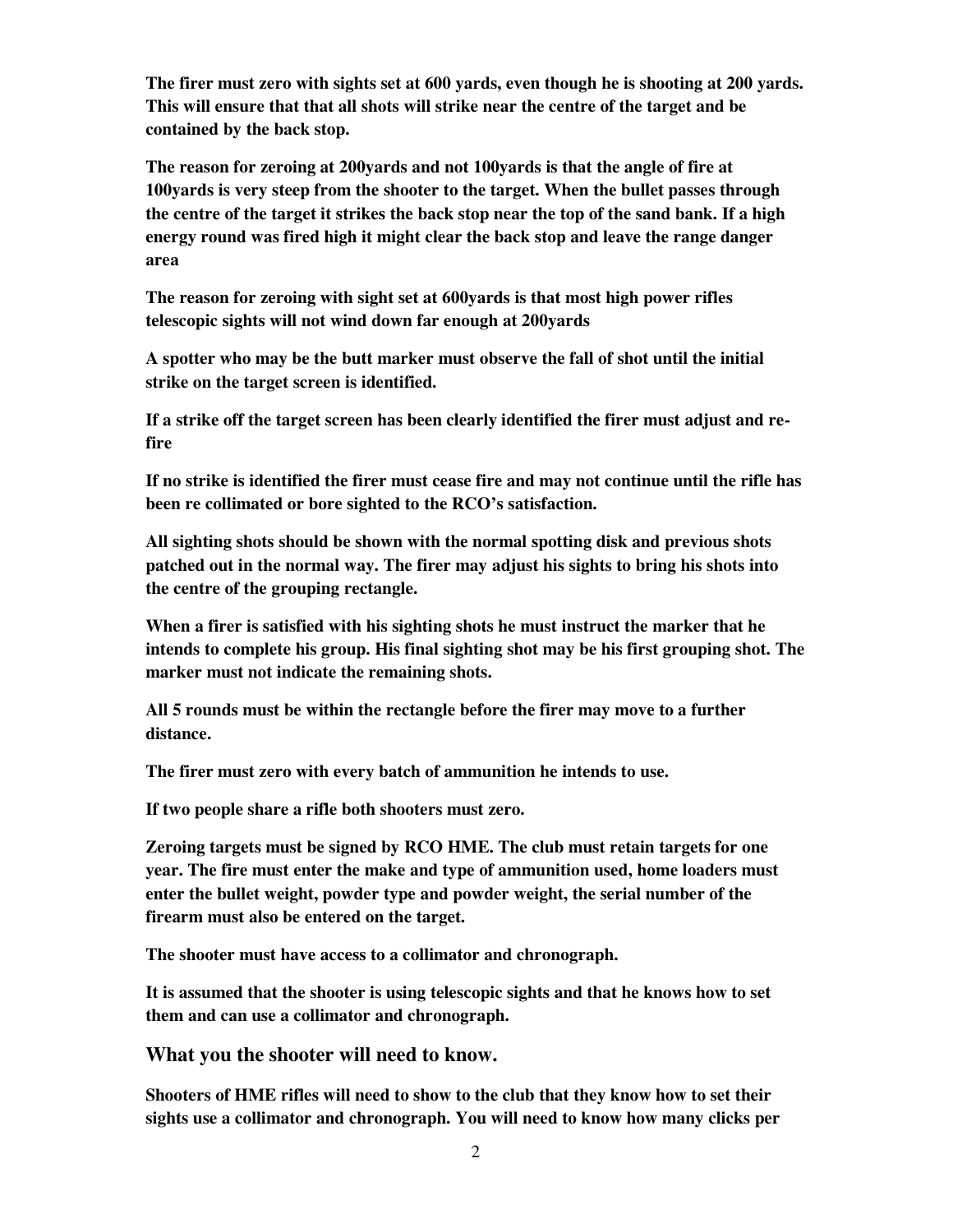**minute of angle your scope uses. European telescopic sights use different measurements to British or American scopes.** 

**You must be able to place 5 rounds into the zeroing rectangle at 200 yards.** 

**You will need to enter the firearm serial number and the ammunition you are using onto the zeroing target.** 

**You will need to know the Muzzle Velocity MV of all the ammunition you use plus the powder and bullet weight in home loaded ammunition.** 

**All shooters will need to prove if challenged, the MV of commercial ammunition, Home loaders must be able to supply MV, bullet weight, powder type and powder weight of ammunition you are using, if you cannot you will have to zero before you can shoot.** 

**The MOD or Range Warden can demand to inspect your ammunition and also require you to fire 3 rounds over a chronograph to check it is within the range limit.** 

**Home loaders should have the potential MV of loads supplied in the loading manual, commercial ammunition manufacturers normally have it on the box or on their website.** 

**Ballistics programs are readily available free of charge on the web. The club has one on the web site.** 

**You must have access to a collimator and chronograph. The club will have one however it is the shooters responsibility not the clubs or the RCO's to supply** 

**Any person using the clubs collimator or chronograph will be liable for any damage remember that with sights set at 600Yards it easy to shoot a chronograph** 

**Late arrivals on the range will be unable to zero and therefore unable to shoot.** 

**You will have to inform the club that you wish to shoot HME so targets can be arraigned and the range warden informed. Details have yet to be worked out however it is envisaged that the club will hold HME days at 600 yards and that it will not be possible to shoot outside those dates.** 

**In the unlikely event of an incident the firer must agree to cooperate fully with the Club the MOD and the NRA into any enquiry or investigation that they may wish to carry out.** 

**Remember it is not the calibre of the firearm but the Muzzle energy of the ammunition a graph is available to show you if the bullet and MV combination is likely to push you near or over the 4500J limit.**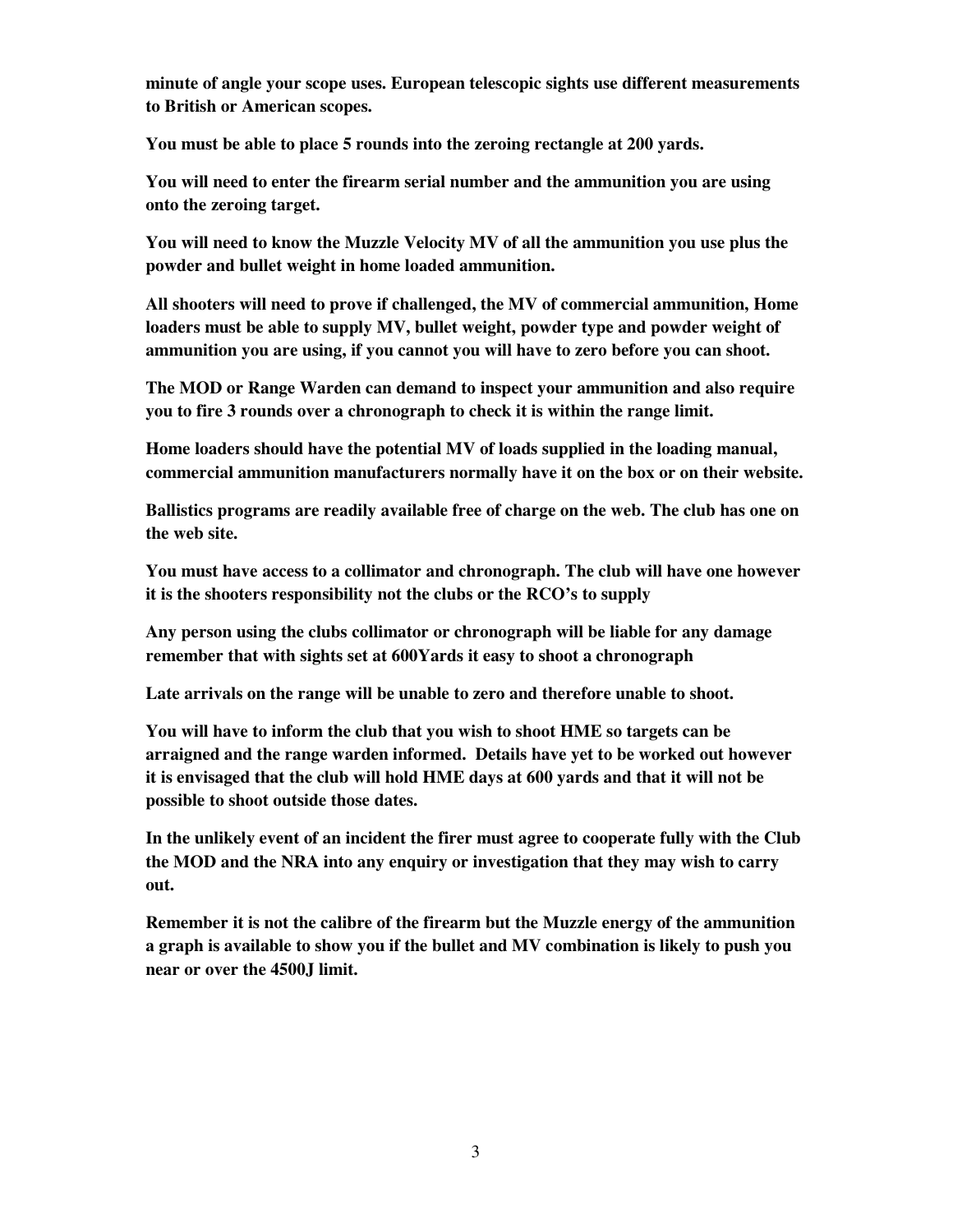#### Bullet Weight (grains) vs Velocity (ft/sec)



#### **How to Boresight Your Rifle**

**Bore-sighting is easy to do and can make sight-in quicker while using less ammunition.** 

**To properly bore-sight a rifle, it must be possible to look down the barrel from the breech end with the bolt removed. The rifle must be firmly supported on a steady rest such as a benchrest or sandbags. A rear bag is also required to ensure the rifle cannot move.** 

**Line up the rifle on the rest so that the target can be viewed through the bore. This method works best if the target is set up approximately 100 yards away. Make sure to look directly through the centre of the bore to ensure perfect alignment.** 

**To make bore-sighting more accurate use a target with sharply contrasting colours and at least one large corner or angle. A large black square works best because the corner of the square can be easily centred in the bore and it is easy to see.** 

**Once the rifle has been aligned with the target, carefully adjust the scope making sure not to move the rifle. The scope should be adjusted so that the cross hairs are at the same place on the target as the bore. You have now bore-sighted your rifle.** 

**Replace the bolt and fire one round at the target. Realign the cross hairs with the aiming point. Then, taking care not to disturb the rifle, adjust the scope so that the cross hairs are directly over top of the bullet hole. You have just sighted in your rifle with one round.** 

**Fire a group to confirm the zero and make any minor adjustments to the point of impact. With a solid rifle rest the entire sight in operation can be completed with less than a half dozen rounds**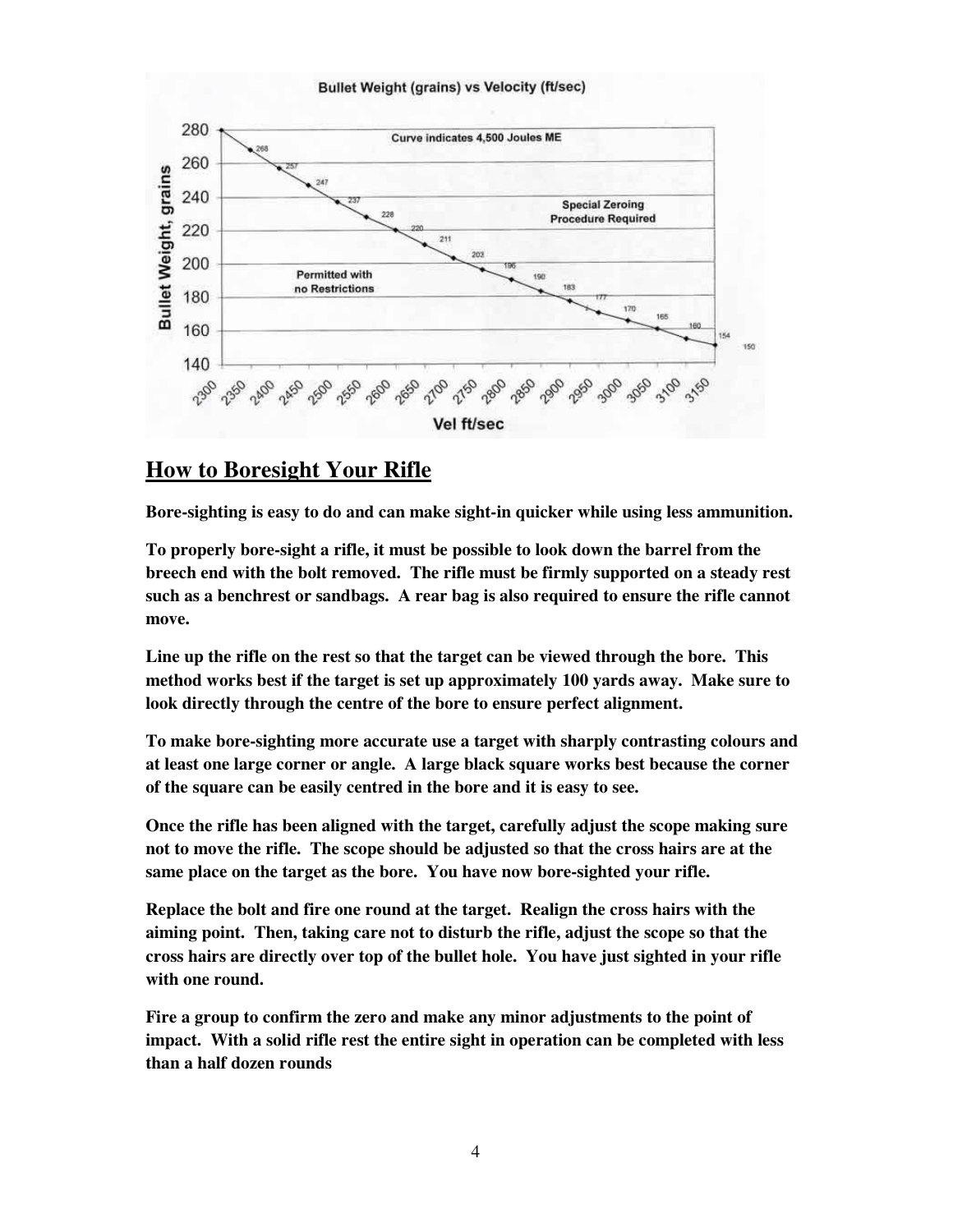### **How to Sight In Using a Collimator.**

**To save time and ammunition, start out with a bore-sighting collimator (a spud and an optical assembly) to "get on the paper." Remember that adjustments made during boresighting will appear to move in the opposite direction than that indicated by the adjustment dial.** 

**Assemble the collimator with the correct spud and insert it into the barrel.** 

**Look through the scope. Note the collimator display grid. The centre of the scope reticule is normally some distance away from the centre of the this grid This shows the scope's line of sight relative to the axis of the bore.** 

**Begin with the windage adjustment. (Remember, when possible, it is better to make the initial windage adjustments to the mount base before using the scope's windage adjustment.) Turn the windage adjustment until the vertical crosshair of the scope covers the centre of the collimator grid.** 

**Adjust the elevation until the horizontal crosshair of the scope covers the centre of the collimator grid. With that, the scope should align with the axis of the bore.** 

**Remove the collimator spud from the barrel.** 

**Having zeroed the rifle reinsert the spud and reassemble the Collimator, take a reading off the scale for the distance and ammunition you are using, when you need to re-zero at that distance and with the same ammunition all you need to do is refit the collimator and readjust the scope to the reading you took and it should be close to target.** 

#### **Minute of angle**

**Ask most shooters to define minute of angle (MOA) and you'll probably elicit the reply, "It's an inch at 100 yards." A purist overhearing this will almost certainly chime in with a smug correction to the effect that a minute of angle is really 1.0471996 inches at 100 yards, but if you're numerically challenged and ask nicely, you may round it off to 1.05 inches. As a lifelong nitpicker, I admire the precision the purist brings to the party, but as a shooter I think I'll stick with a simple, useful, rounded-down inch. After all, even at 1000 yards the additional decimals don't quite add up to a half-inch.** 

**The MOA is a useful tool for shooters because it varies in direct proportion to distance. Our nominal inch at 100 yards is a half-inch at 50 yards, 2 inches at 200 yards, 3 inches at 300 yards, and so on. This makes it possible to calibrate adjustments for range and windage on precision iron sights and optical sights in easy-to-use standardized increments of fractional and whole MOA.** 

**A typical hunting scope is likely to have adjustment dials click-stopped and marked at minor intervals of 1/4 MOA with major calibration marks at 1 MOA intervals. A highpower scope for benchrest, target, or varmint applications may have 1/8 MOA adjustment capability. And it's not unusual for red-dot handgun sights to have coarser**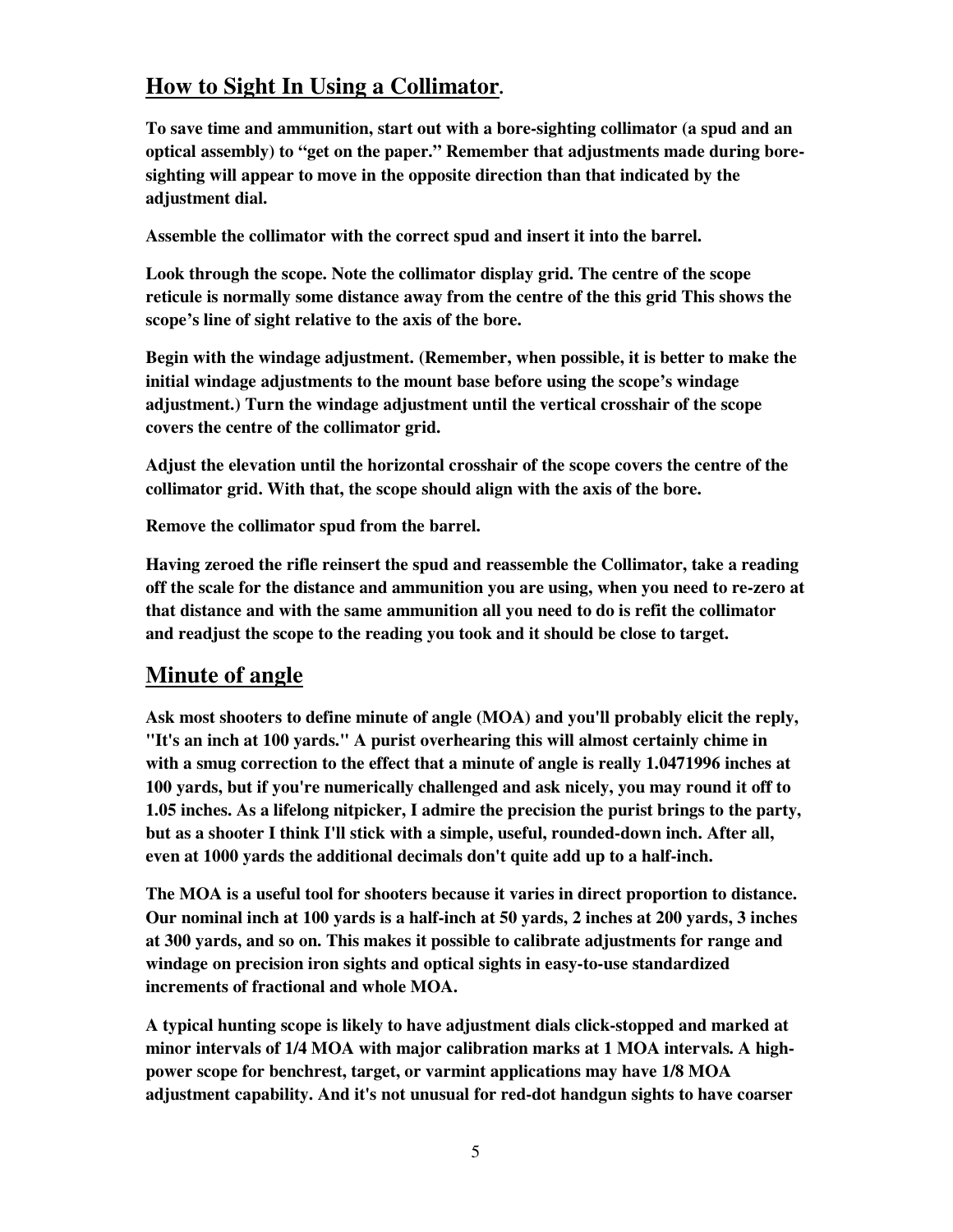**adjustment intervals of 1/2 MOA or so for convenience at typically shorter handgun distances.** 

**Not all scope adjustments hew to the familiar 1/8, 1/4, 1/2 increments. European optical sights usually feature MOA increments attuned to the metric system. A case in point is the Zeiss Victory Diavari 6-24X 72mm long-range model, which has 1/5 MOA clicks that correspond neatly to a 0.5cm shift in point of aim at 100 meters. Most optical sights have elevation and windage dials marked with the click values to reduce confusion. If you have a sight that doesn't indicate the adjustment increment, write the click value on a self-stick label or snippet of tape and stick it on the sight or firearm. A day will come when you'll be glad you did.** 

#### **Remember**

**If you move your scope 4 clicks or 1MOA it will move the point of impact on the target 1 inch at 100 yards, 5 inches at 500 yards, and 10 inches at 1000 yards,**